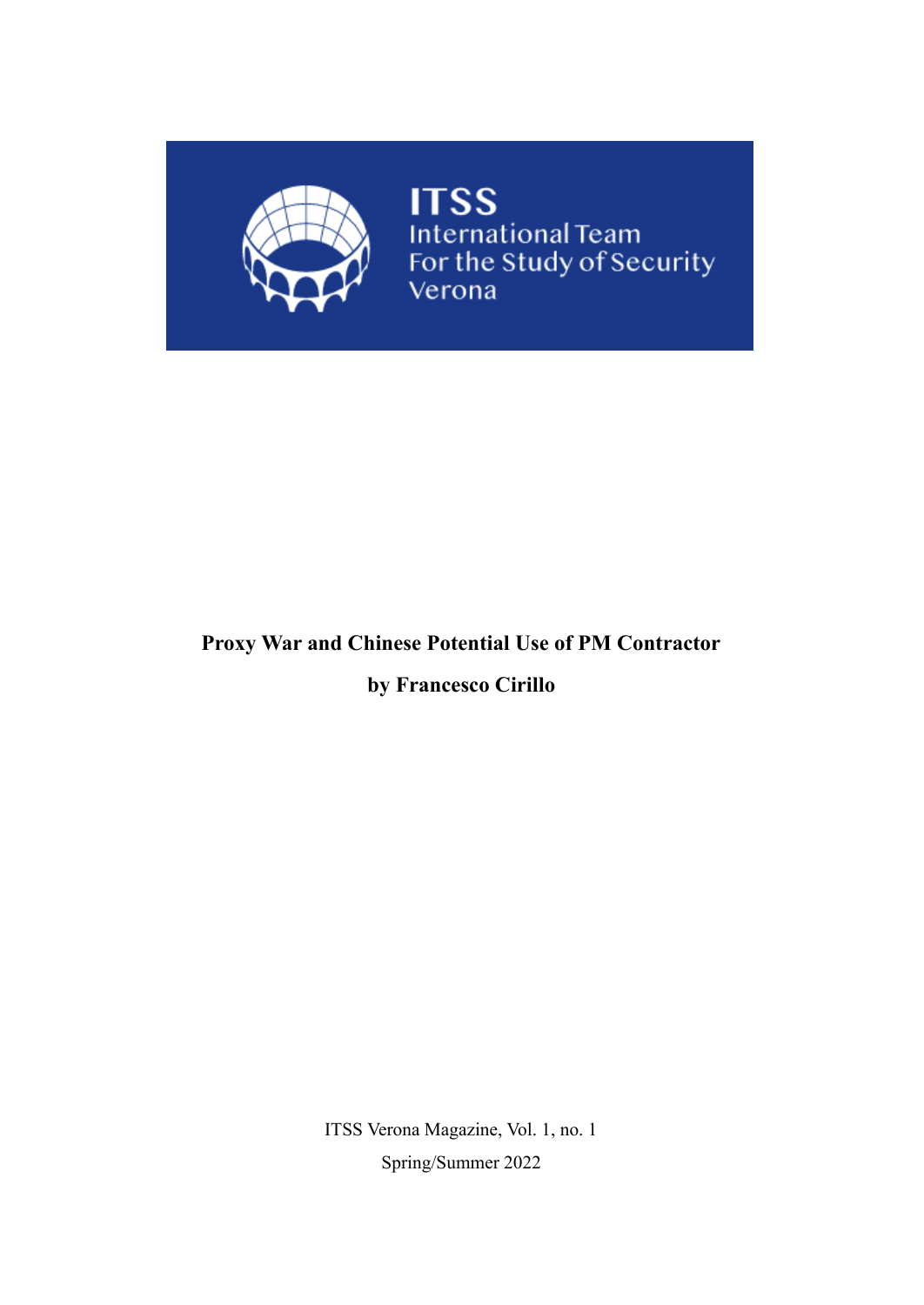## **Proxy War and Chinese Potential Use of PM Contractor**

Francesco Cirillo

**To cite this article**: Francesco Cirillo, *Proxy War and Chinese Potential Use of PM Contractor*, ITSS Verona Magazine, Vol. 1, no. 1, Spring/Summer 2022.

**Keywords**: China, Private Military Company, Belt and Road initiative, Chinese Government

**ITSS Verona website**:<https://www.itssverona.it/itss-magazine>

**LinkedIn:** <https://www.linkedin.com/company/itss-verona/>

**Instagram:** [https://instagram.com/itss\\_verona?igshid=YmMyMTA2M2Y=](https://instagram.com/itss_verona?igshid=YmMyMTA2M2Y=)

**Twitter:** <https://twitter.com/itssverona>

**Published online**: June 18th, 2022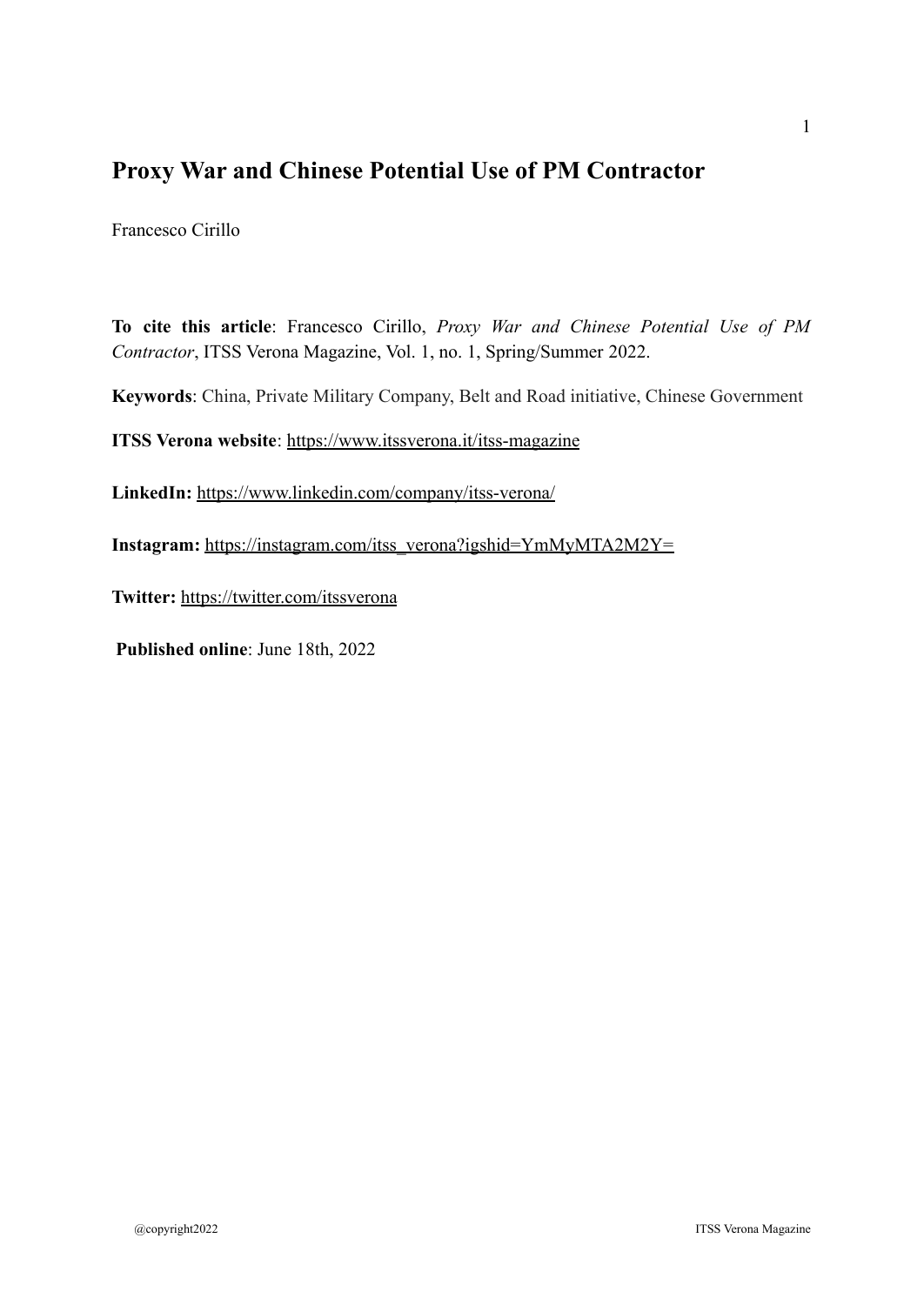**Abstract:** The rise of private military companies employed by state actors in various politico-military theaters shows a change in conventional doctrines, where the monopoly of force was held exclusively by nation states. But for some the deployment of paramilitary forces or armies linked to Private Military Companies is seen as an opportunity to avoid the deployment of regular forces. Beijing could apply these resources as silent armies at strategic points that would relate to the protection of national interests in areas affected by the New Silk Roads, such as Tajikistan or Southeast Asia. The growth of Private Military Companies on the international scene is slowly privatising the military and security sector, leading to two phenomena: cost-cutting in the economic resources involved in the deployment of units and de-empowerment of political and military leadership.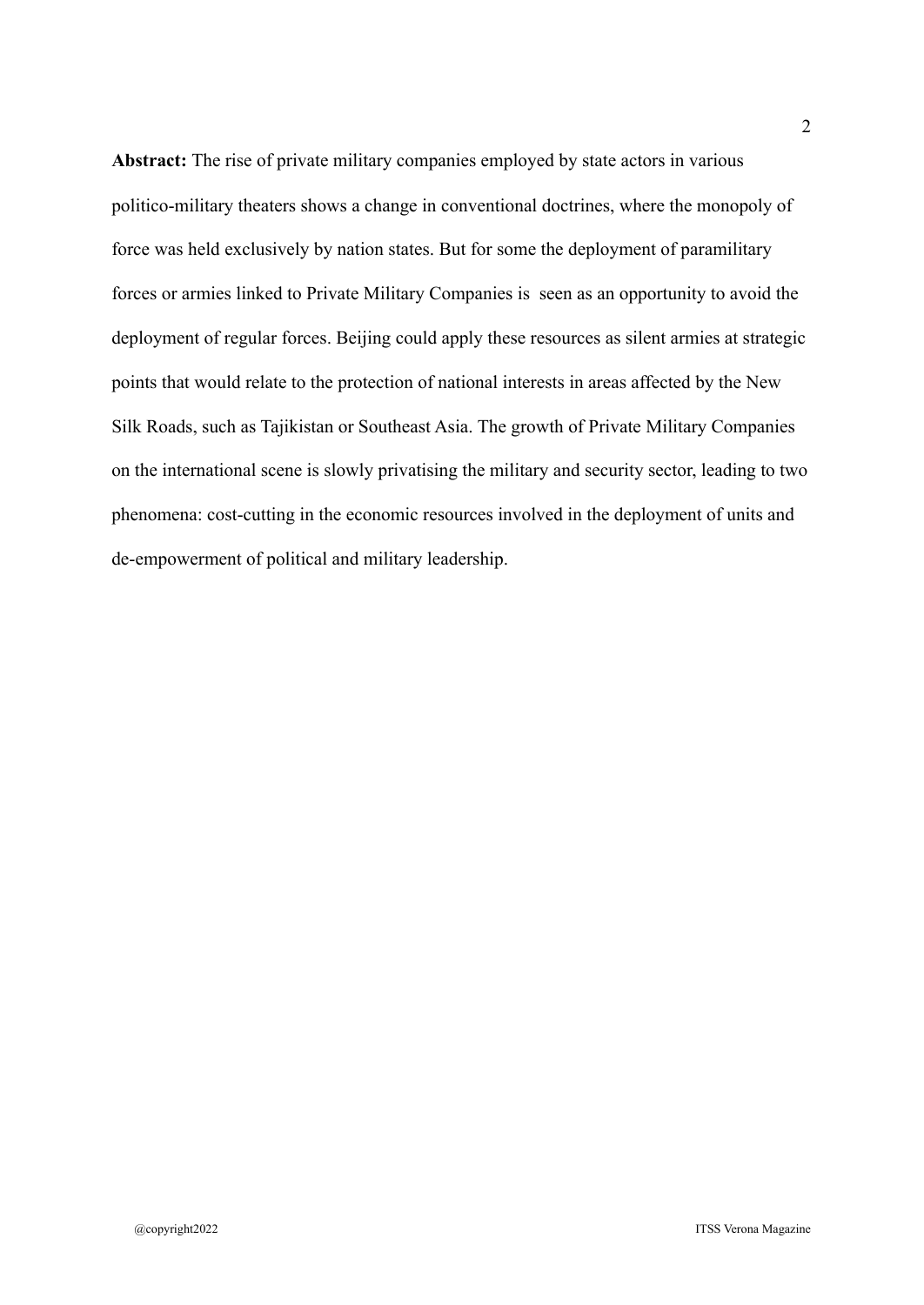In recent years, the United States and Russia gained a 'near' monopoly in the sector regarding private armies; however, the People's Republic of China is slowly gaining ground albeit with some gaps. $<sup>1</sup>$  The launch of the Belt and Road Initiative (BRI) has confronted</sup> Beijing with the problem of ensuring safety of its companies operating in the areas affected by the BRI. China initially attempted to outsource the safety of Chinese personnel to local forces, given the reluctance of the Chinese leadership itself to deploy its military forces due to the traditional foreign policy called "principle of non-interference," where China refuses to commit its armed forces in other states, without United Nations authorization.<sup>2</sup> Unfortunately, the dilemma of ensuring security is linked to difficulties in the operational efficiency of local forces in countries where Beijing companies are present. Their lack of experience in ensuring efficient security standards and poor intelligence capacity on the part of the institutional apparatus, has forced Beijing to accelerate the development of its own private security contractor agencies. Sean McFate, author of "The New Rules of War,"<sup>3</sup> wrote that according to the Congressional Budget Office, an infantry battalion in times of armed conflict costs the US government \$110 million a year, while a private battalion costs \$99 million . In peacetime, according to the CBO, an infantry unit weighs on the state coffers 60 million dollars while a private unit costs almost zero.

<sup>&</sup>lt;sup>1</sup> Dominic Tierney, "The Future of Sino-U.S. Proxy War," Texas National Security Review, February 15, 2022, [https://tnsr.org/2021/03/the-future-of-sino-u-s-proxy-war/.](https://tnsr.org/2021/03/the-future-of-sino-u-s-proxy-war/)

<sup>2</sup> Giorgio Cuscito, "La Cina Schiera I Contractors a Guardia Delle Nuove Vie Della Seta," Limes, September 14, 2018,

[https://www.limesonline.com/rubrica/la-cina-schiera-i-contractors-a-difesa-delle-nuove-vie-della-seta-imprese-s](https://www.limesonline.com/rubrica/la-cina-schiera-i-contractors-a-difesa-delle-nuove-vie-della-seta-imprese-sicurezza-private) [icurezza-private](https://www.limesonline.com/rubrica/la-cina-schiera-i-contractors-a-difesa-delle-nuove-vie-della-seta-imprese-sicurezza-private).

<sup>3</sup> Sean McFate, "Mercenaries Will Return," in *The New Rules of War: Victory in the Age of Durable Disorder* (London: Michael Joseph, 2019), 131.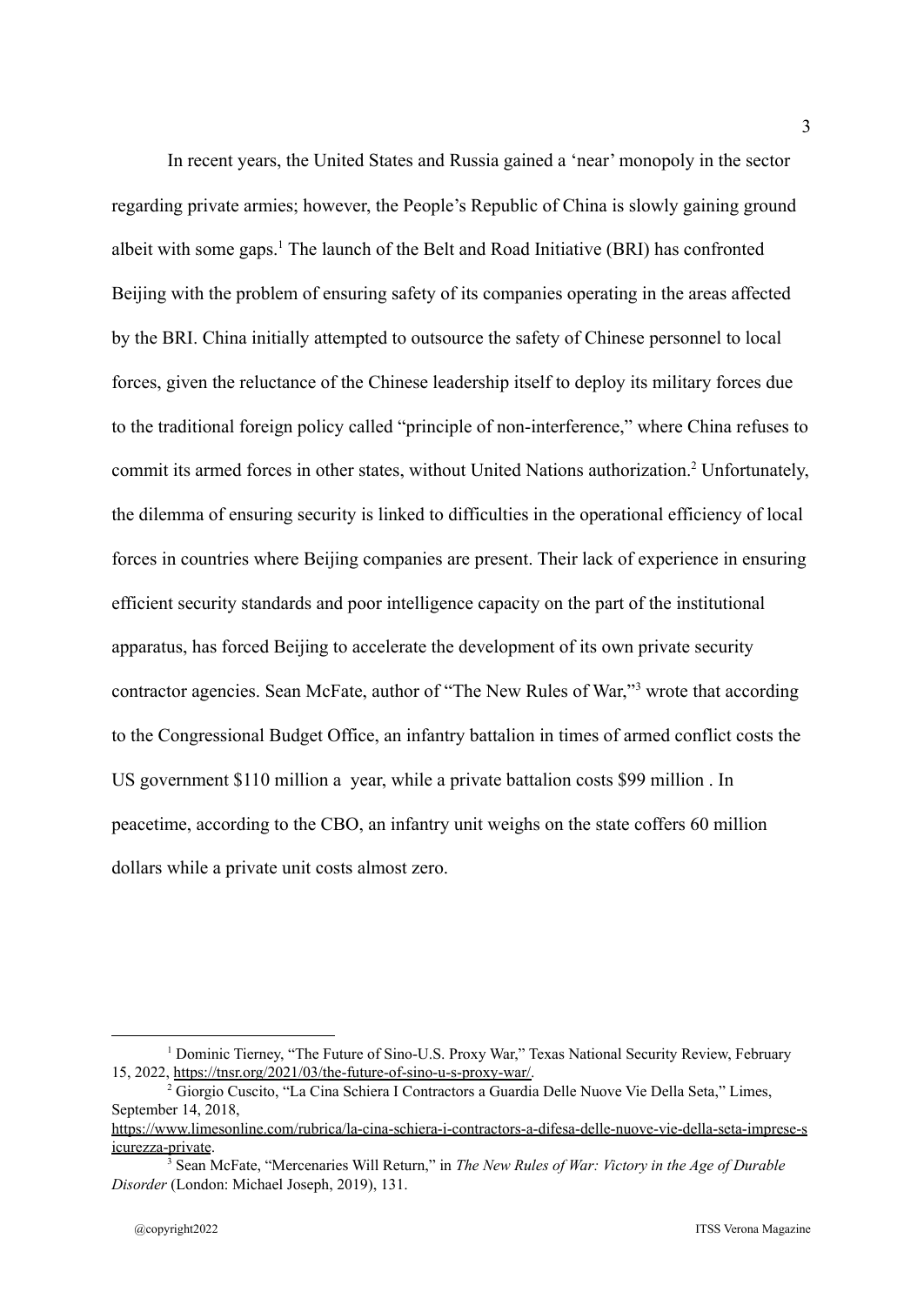#### **Analysis of the Phenomenon**

For several years, the growing phenomenon of PMCs has been analysed where states and governments initially contracted out private companies for simple tasks, such as the protection of officials, ambassadors or bases abroad. Later, these private forces became part of the political-military strategies and for the projection of power of the states, which needed paramilitary forces which would not be traced back to them.

For states, PMCs are the invisible arm with which to protect their national interests in various theaters of conflict or to be the eyes of intelligence operations, with the aim of gathering information on competitors and rivals. States use PMCs to carry out risky operations, thus avoiding putting themselves in the middle of possible repercussions in case of failure. Other actors use PMCs as a means of projecting their political influence, but without the risk of getting involved in possible scandals. For the People's Republic of China, one could hypothesize the deployment of paramilitary PMC units in operational theaters where it is necessary to protect Beijing's economic interests; deploy Contractor units in countries where the government requires Chinese political support (e.g. Myanmar); and finally, send military advisers and contractors to support the reorganization of armed forces in countries that are economically strategic for the Chinese government.

The PMC phenomenon, however, shows an alternative resource for nation states that would give them an alternative political-military instrument to regular forces, since governments cannot afford to sustain human losses among its armed forces without suffering heavy media repercussions.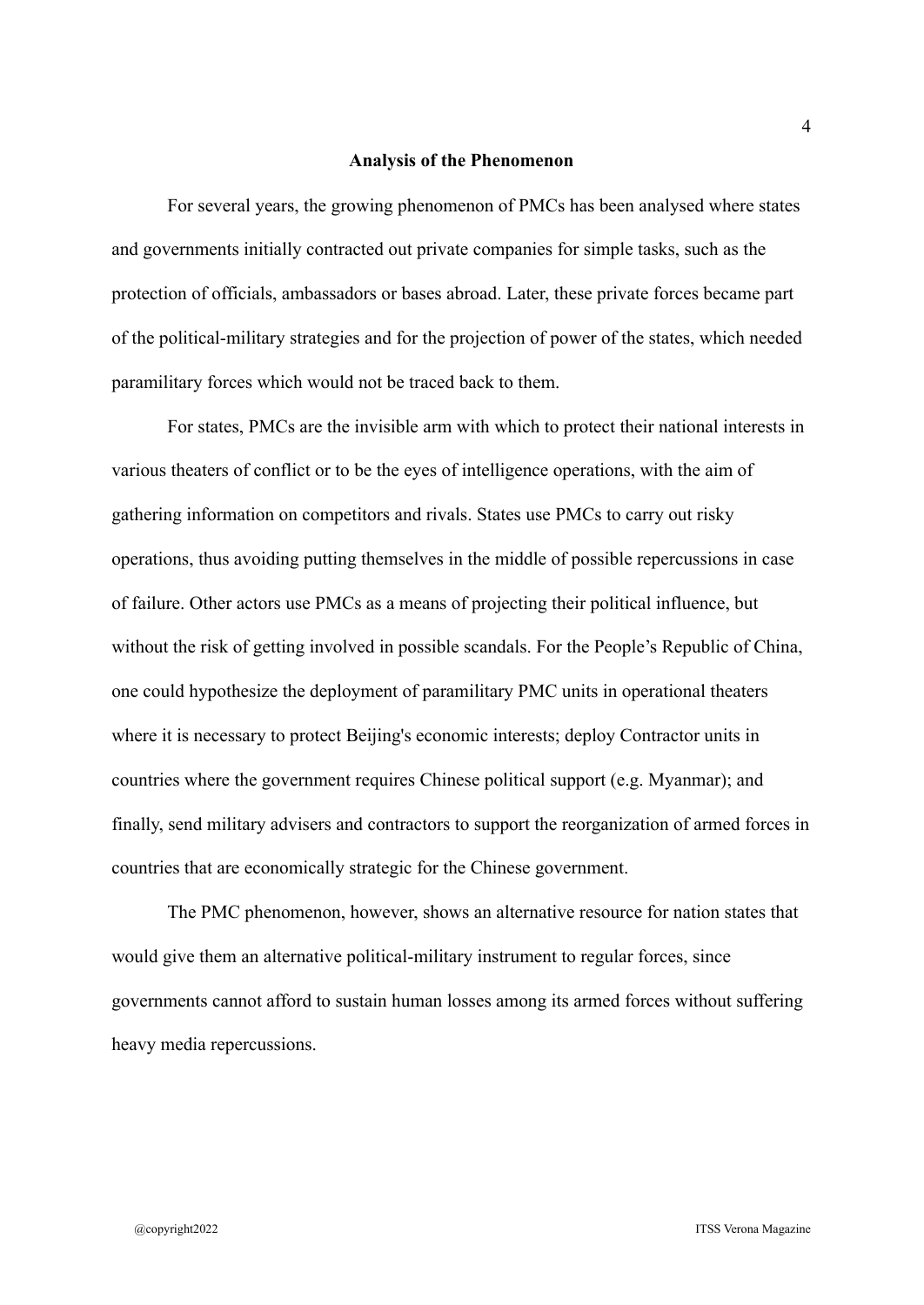5

#### **China's First Moves in the Area of Private Military Companies: Wagner Model**

With the development of the New Silk Roads, Beijing needs to ensure the security of the personnel of companies operating in BRI countries. For China, sending regular military forces, outside of UN Peacekeeping missions, to Belt and Road nations would be seen as a concern by Washington and other Western nations and a first attempt to build political-military influence.<sup>4</sup> In future Chinese plans, modeled on Russia's Kremlin-friendly Wagner Society, the deployment of contractor units would be justified as a peacekeeping mission as a cover for sending PMCs to protect Beijing's interests. Today, the Russian Federation uses the low-cost capabilities of the Wagner units with training tasks for regular armed forces in African countries such as Mali and the Central African Republic. Beijing would implement this *modus operandi* in those nations, with the appearance of instability, included in the Silk Roads to support the reorganisation of the military apparatus, with the possibility of obtaining access to economic resources and raw materials.<sup>5</sup> For the People's Republic of China, this is a fundamental point which, in the long term, it will be able to develop effectively.

### **China and the PMC Sector**

In order to have a "low cost" power projection tool with the ability to move without alarming the other actors, Beijing began in 2017 to "set up" its own PMC agencies. This has brought both benefits and logistical and political problems. On the one hand, the indigenous contractor companies guarantee the loyalty of their members to Beijing.<sup>6</sup> Being former members of the Chinese armed forces or the People's Armed Police (a paramilitary group that

<sup>&</sup>lt;sup>4</sup> See note above.

<sup>5</sup> Carl H. Peterson IV, "Guns-for-Hire: Chinese Mercenaries on the 21st Century Silk Road," *Washington International Law Journal* 30, no. 1 (December 28, 2020): 116-143,

<sup>6</sup> See note 2. <https://doi.org/https://digitalcommons.law.uw.edu/cgi/viewcontent.cgi?article=1856&context=wilj>.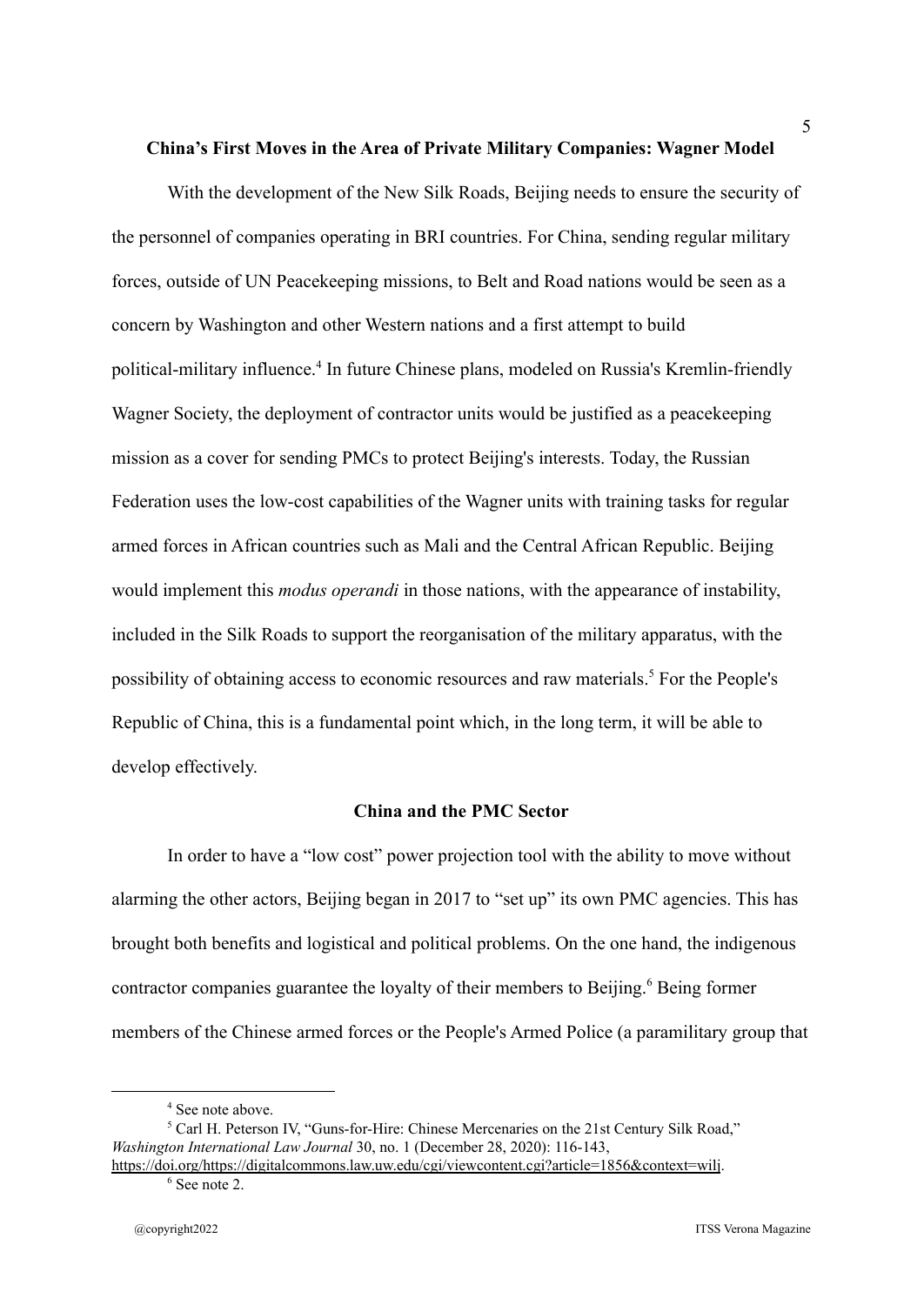responds to the Chinese armed forces and the Beijing government), the risks associated with the passing of information or plans linked to the projects of the new silk roads are reduced.

On the other hand, as far as the corporate sector is concerned, Chinese companies feel safer being protected by PMCs composed of Chinese. For Beijing, contractor companies can become, in the near future, a tool for projecting its influence abroad, providing experienced know-how to be passed on to regular military forces.<sup>7</sup>

For Beijing, however, the gap remains in the lack of experience it has in the PMC sector. Compared to Russia and the United States, Beijing's main competitors, the People's Republic has little experience and the Chinese PMCs do not guarantee highly trained men like their American and Russian counterparts, which Beijing still has very little experience.

## **Chinese PMCs: Frontier Services Group (FSG), Haiwei and Hua Xin Zhong An (HXZA)**

Today one of the main private Chinese contractor companies is the Frontier Services Group (FSG) founded by Erik Prince, former founder of the US PMC Blackwater. The FSG, based in Hong Kong, has the Chinese state giant CITIC Group as its main investor. To date, the FSG has a training center near Beijing and operates in various areas of the globe, such as Central Asia, Sub-Saharan Africa and Southeast Asia. In addition to the FSG, another PMC (or PSC) is the Haiwei Dui. The company operates in several countries where the Chinese industrial sector is present, which is working on the BRI project. Several branches are present in Cambodia, Laos, Malaysia, Hong Kong, Tanzania and other countries that are part of the new silk routes project. Hua Xin Zhong An (HXZA) operates in the maritime sector. It is the first Chinese PMC operating in the field of maritime security. It deploys armed personnel on

<sup>7</sup> See note 2.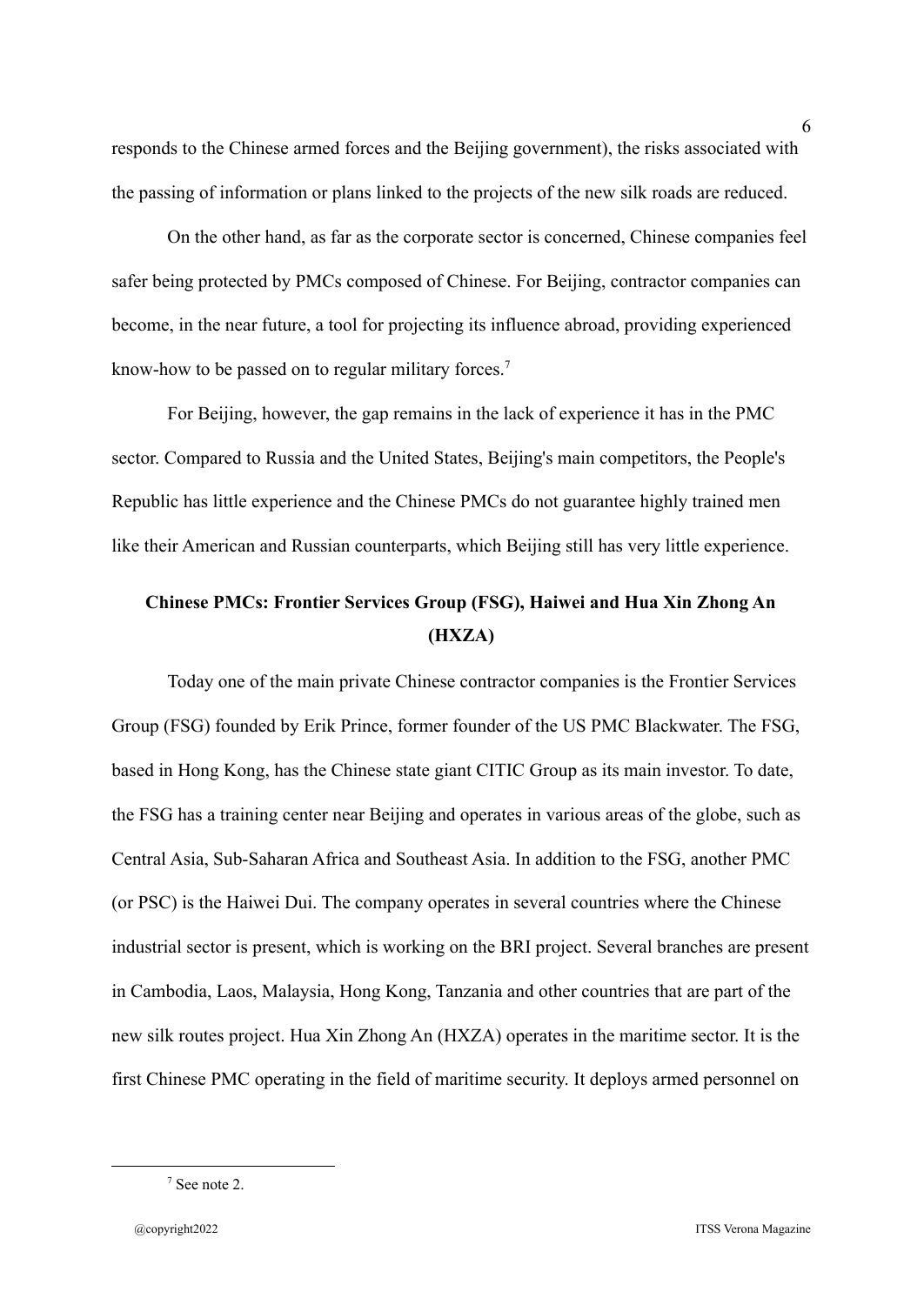ships sailing in the waters near East Africa and is also specialised in technological integration in the security field.

To date, China has no legislation with which to control the operations of its PMCs abroad, but the latter is considering the creation of an entity to coordinate and control the PMCs of the People's Republic, through support of the Ministry of State Security that could bring under Chinese state (and Communist Party) control an instrument of military projection capable of protecting the economic and commercial interests of the Belt and Road Initiative and the People's Republic.<sup>8</sup>

#### **Future Scenarios**

The clash between the United States and China risks inserting the PMCs into the international and politico-military strategies of the two Great Powers. The deployment of paramilitary forces or Chinese contractors in very high-risk areas, as in the Russian case of Crimea, could guarantee Beijing to deploy a paramilitary vanguard in strategic areas for Chinese projects, such as Southeast Asia or East Africa. The African continent, vital to the New Silk Roads, would become a testing ground for Beijing's ability to deploy contractors or paramilitary units. Another test field could become Myanmar, shaken by violent anti-government revolts that opposed the military coup carried out in February 2021.

To protect Chinese interests, Beijing could find itself obliged to deploy rapid intervention units in the country, with the in order to protect their companies. In order not to alarm the other states in the region, it could send contractor units without Chinese military identifiers and "advisers" to be deployed in diplomatic offices. This would guarantee Beijing a channel of information and eyes on the territory. The risk would be that of several Sino-US Proxy Wars, in which the indirect support, carried out with "shadow units" or PMCs, from

<sup>8</sup> See note 2.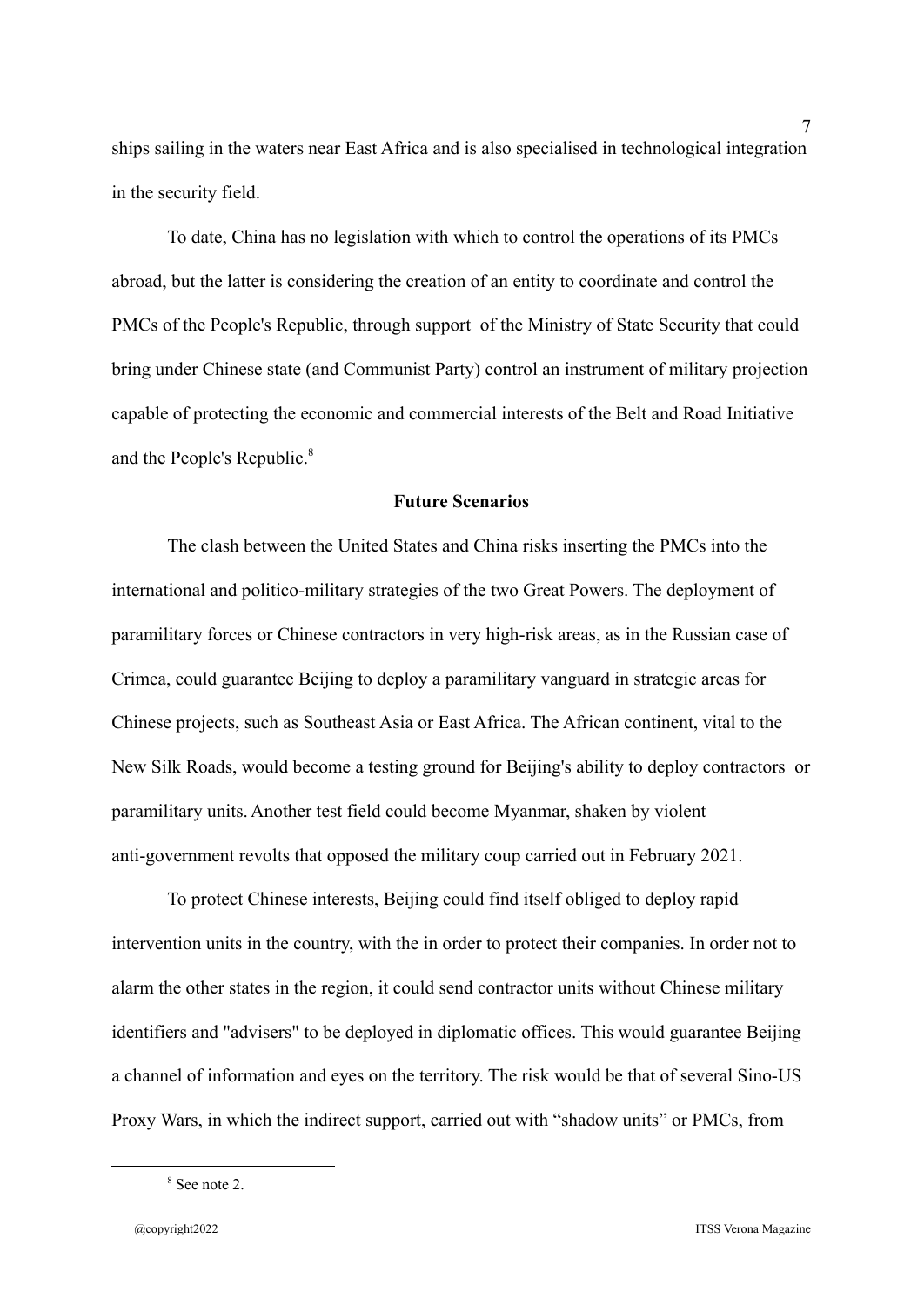Beijing and Washington, to various non-state actors in the medium to long term would become an integral part of the Sino-US competition is looking to Central Asia and Afghanistan, which with the US withdrawal and the subsequent return of the Taliban to power from August 2021, would risk becoming again a base of jihadist acronyms, ready to infiltrate central countries -asians and Xinjiang. The hypothesis would be to deploy Chinese PMC units, accompanied and supported by EPL advisers, in Central Asian countries. Another possible use by Beijing of the PMC tool could be applied to deploy "Advisors" and instructors in the countries involved in the BIS projects. Another dossier that could relate to a Proxy War scenario would be linked to the acquisition of economic assets such as raw materials, rare earths and innovation in the technological or scientific field.<sup>9</sup>

#### **What is the state of the industry in China**

Beijing has recently started to develop its own contractor sector, attempting to imitate Washington and Moscow. The opportunity of the New Silk Road Initiative could give the People's Republic a testing ground to consolidate its influence in the PMC sector. The gaps in China's PMCs, as explained above, could be filled by experience in the field. Therefore, information about possible Chinese bases in other states, such as Tajikistan, would prove useful in strengthening operational experience and passing it on to the Chinese regular armed forces.

#### **Case Study: Military Base in Tajikistan for both EPL and PMC?**

Towards the end of 2021, many news agencies relayed the news that Beijing has begun negotiations to build a military base in Tajikistan<sup>10</sup>. This alarmed many analysts and Washington saw it as a move by the Chinese government to control the border areas with

<sup>&</sup>lt;sup>9</sup> See note 1.

<sup>&</sup>lt;sup>10</sup> "China to Build Outpost for Tajikistan Special Forces near Afghan Border," Reuters (Thomson Reuters, October 28, 2021),

[https://www.reuters.com/world/asia-pacific/china-build-outpost-tajikistan-special-forces-near-afghan-border-20](https://www.reuters.com/world/asia-pacific/china-build-outpost-tajikistan-special-forces-near-afghan-border-2021-10-28/) [21-10-28/](https://www.reuters.com/world/asia-pacific/china-build-outpost-tajikistan-special-forces-near-afghan-border-2021-10-28/).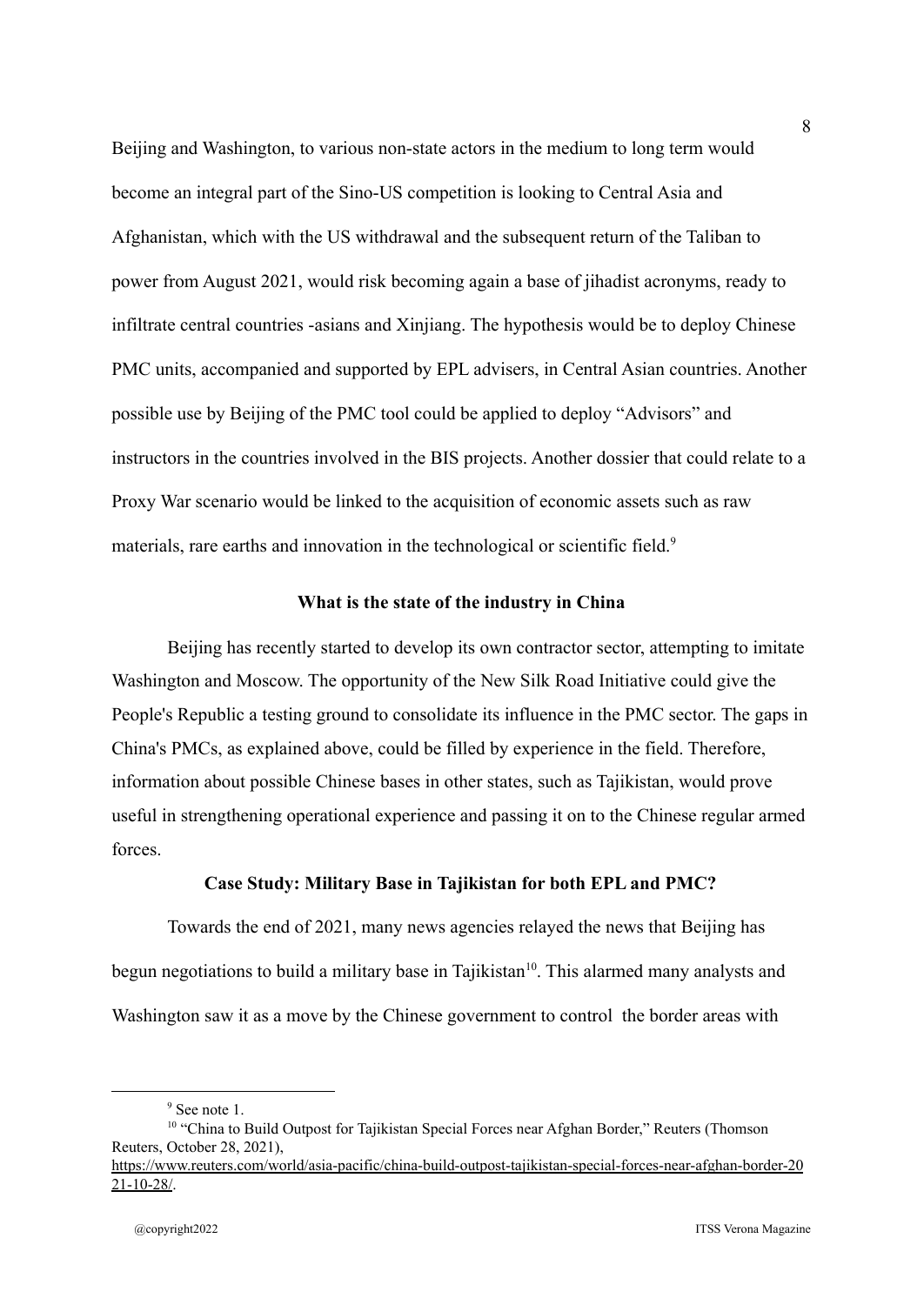Afghanistan, and to use the installation as a base for training the Chinese PMC units. For China, a base in Tajikistan is part of the Chinese plans to control neighbouring countries or the areas involved in the BRI projects. A military base in the Central Asian country, on the border with Afghanistan, would give China an eye to monitor areas of Central Asia and avoid destabilization brought about by Islamic terrorist groups $<sup>11</sup>$ . This would also provide an</sup> opportunity to intervene in the event of riots that may be detrimental to Chinese economic interests. The base would not only house regular troops but also be a logistical facility for units of Chinese private companies. Given that the principle of non-intervention is a pillar of Chinese Defence Strategy, the Chinese PMCs, which would include former members of the armed forces of the People's Armed Police, would have greater flexibility of manoeuvre in countries where it is necessary to protect Chinese companies. Furthermore, the PMCs could be exploited as military "advisers" to the Tajik armed forces with training tasks and as eyes to collect possible dissidents from Beijing or Islamic terrorist groups that would jeopardize the stability of the areas on the western border of China, in particular with Xinjiang.

A future Chinese base in Tajikistan, which according to the photos would be built near the Wakhan Corridor, an eastern area of Afghanistan bordering the PRC, would guarantee the Chinese government a strategically important military asset, with which to protect its border with Asia Central and at the same time projecting Chinese influence in the Central Asian region.<sup>12</sup>

#### **PMCs and Public Opinion**

Over the years, the public opinion of the great powers, primarily the United States, has observed and viewed the military operations of the military forces. This has also put the

<sup>11</sup> Giorgio Cuscito, "Perché La Cina Costruirà Una Base in Tagikistan," Limes, November 5, 2021, [https://www.limesonline.com/rubrica/cina-base-tagikistan-afghanistan.](https://www.limesonline.com/rubrica/cina-base-tagikistan-afghanistan)

<sup>&</sup>lt;sup>12</sup> See note above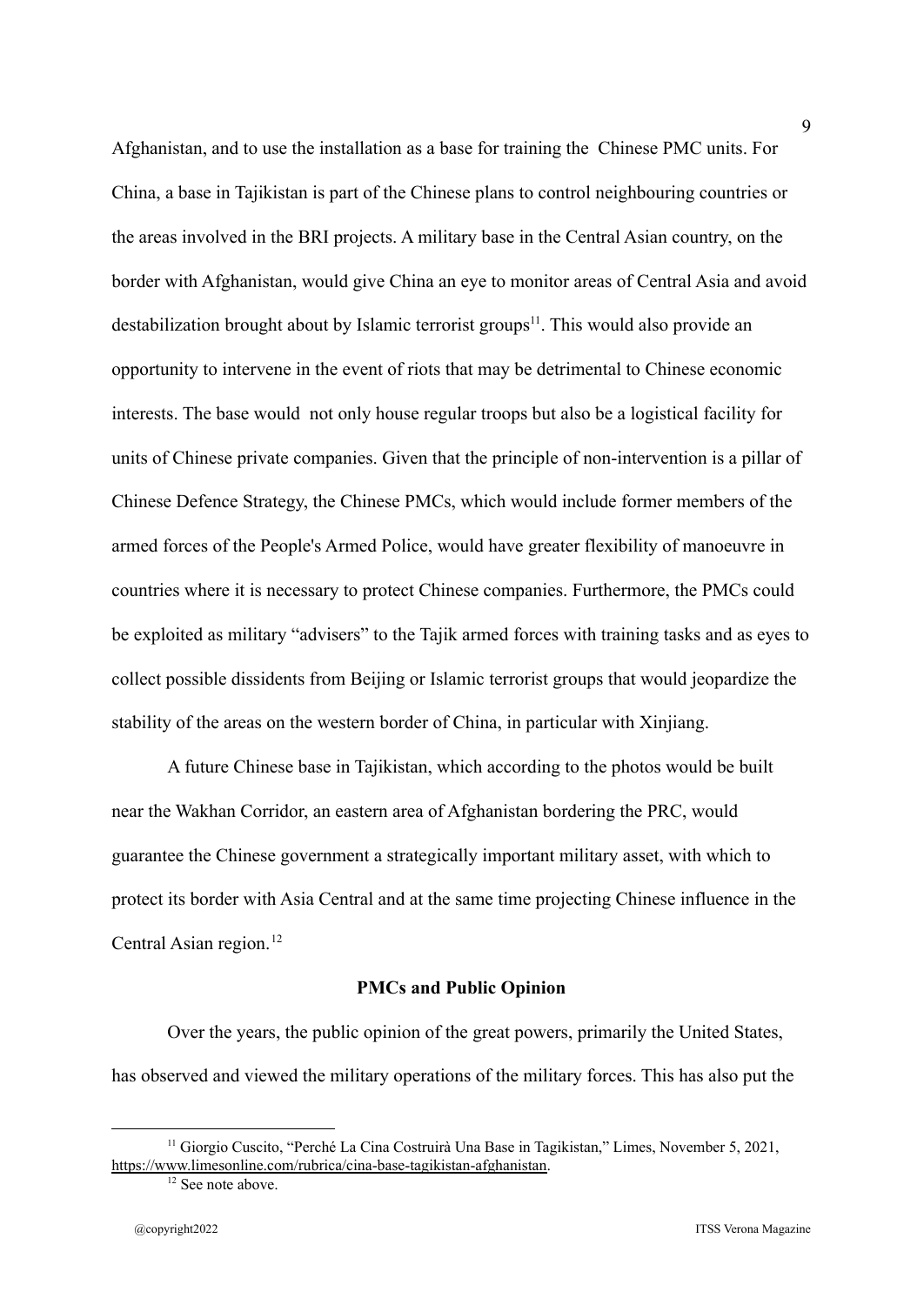deaths of personnel under the magnifying glass. Over the years, Western governments, primarily Washington, have granted more security mandates to private company units. De facto, governments have contracted private military companies to escort and protect military installations before they have been given operational missions. For some governments, PMCs are an instrument of global military projection<sup>13</sup>. In recent years, Russia has begun to exploit the Wagner company, accused by Western intelligence officials of being linked to Vladimir Putin's presidency, as a means of military projection. Central African Republic, Libya and recently Mali have begun to "benefit" from Russian contractor units with tasks as military instructors for regular forces in Mali and Central African Republic and as support in eastern Libya, where they support and train General Khalifa Haftar's units. Since they are not Moscow regular units and the Moscow government has extensive control over the information system, public opinion is not aware of these Wagner operations. For many governments, the deaths of soldiers in scenarios usually described as peacekeeping missions threatens internal stability, leading in some cases to institutional crises, the fall of governments and early elections. To avoid this, more and more states are entrusting military tasks (the dirty work) to contractors in order to offload responsibility and avoid criticism and political crises. For China, it may be the same *modus operandi* as for the Russians at Wagner in the near future.

### **Are Private Military Companies Threatening the Weberian Concept of the Force?**

The development of PMCs is leading to a privatisation of security and military affairs, weakening the Weberian concept of the Monopoly of Force<sup> $14$ </sup>. For the German sociologist, the

<sup>&</sup>lt;sup>13</sup> Francesco Cirillo, "La Privatizzazione Dei Conflitti: Il Ruolo Dei Contractor," iari.site, April 18, 1970, <https://iari.site/2020/04/18/la-privatizzazione-dei-conflitti-il-ruolo-dei-contractor/>.

<sup>14</sup> Ambrogio Santambrogio, "Weber e Il Processo Di Razionalizzazione," in *Introduzione Alla Sociologia: Le Teorie, I Concetti, Gli Autori* (Bari, Italy: Laterza, 2019), 94-95.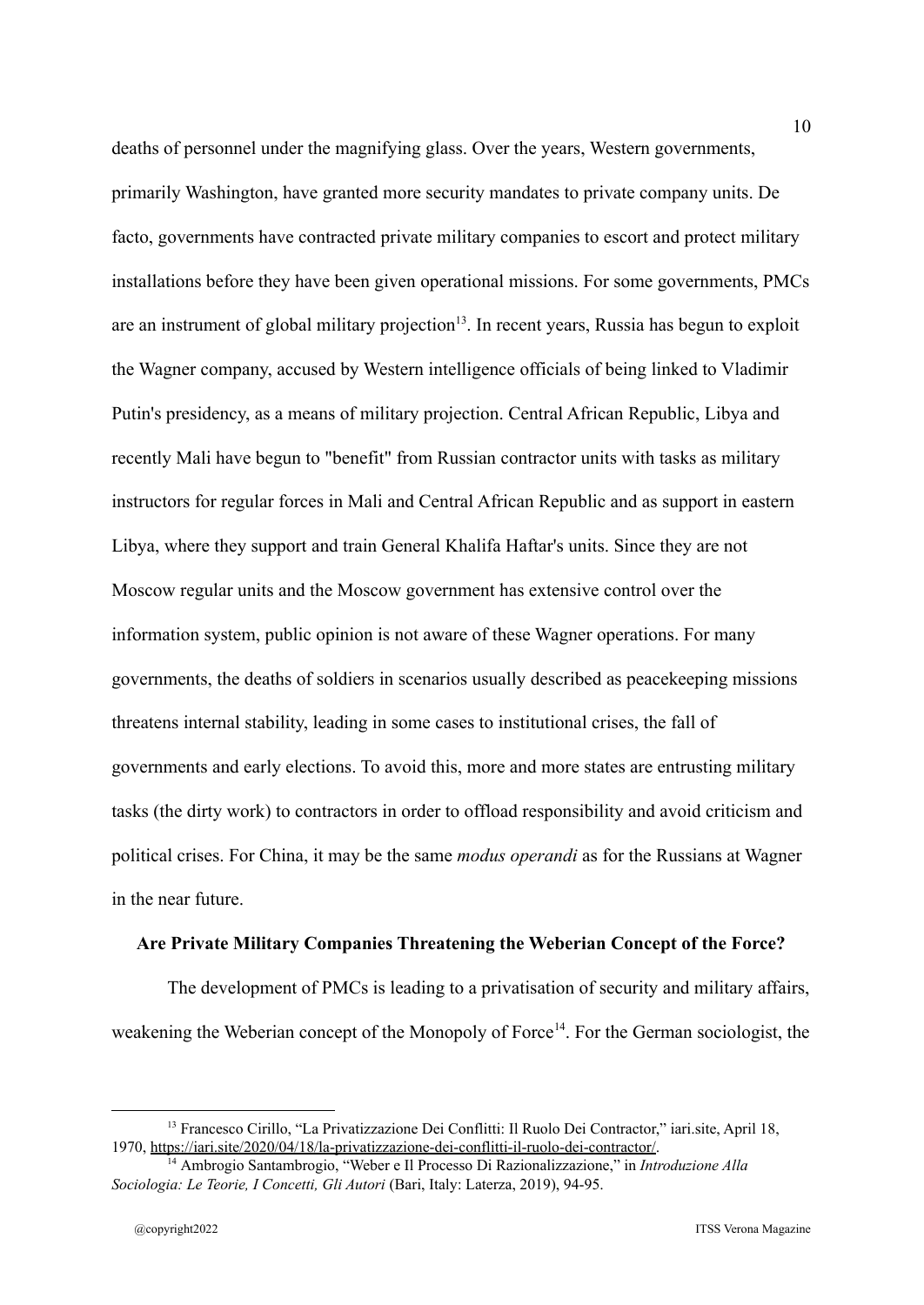modern state consists of a strong correlation between the domination of some men over other men by means of legitimate force (law enforcement and armed forces).<sup>15</sup> This is possible because of the state's ability to concentrate its legitimate monopoly of force on it in order to maintain order, defend its borders and project its influence through military force. The emergence of PMCs puts the state in a complex dilemma: deploying military units abroad costs huge economic and human resources. For many great powers, being able to save economic costs and human capital with paramilitary units, contractors hired for tasks of surveillance and protection of installations or strategic companies operating abroad becomes a benefit. For others, the PMCs become instruments of global projection of the political influence of their own nation. But states are aware that a massive privatisation of security apparatuses risks undermining the Weberian concept of the monopoly of force, risking delegitimizing the functions of nation states and in the future even the UN function of peacekeeping missions. For the time being, Weber's thinking holds good, but the PMCs, in parallel, are growing among the interests of the great powers that aim to change the rules of international security, such as the Russian Federation and the People's Republic of China.

### **Conclusion**

In the coming years, systemic competition between the United States and the People's Republic of China will focus on economic and technological hegemony. In the plans to keep a low profile in conflict zones, in order to avoid an expensive deployment of regular military forces it will be necessary, for some governments, to contract out to PM since a low cost to the governments, related to their deployment.

<sup>15</sup> Michele Basso, "Max Weber. Tipi Di Monopolio," *Scienza & Politica. Per Una Storia Delle Dottrine* 32, no. 63 (December 28, 2020): 21-39, [https://doi.org/https://doi.org/10.6092/issn.1825-9618/12061,](https://doi.org/https://doi.org/10.6092/issn.1825-9618/12061) 23-24.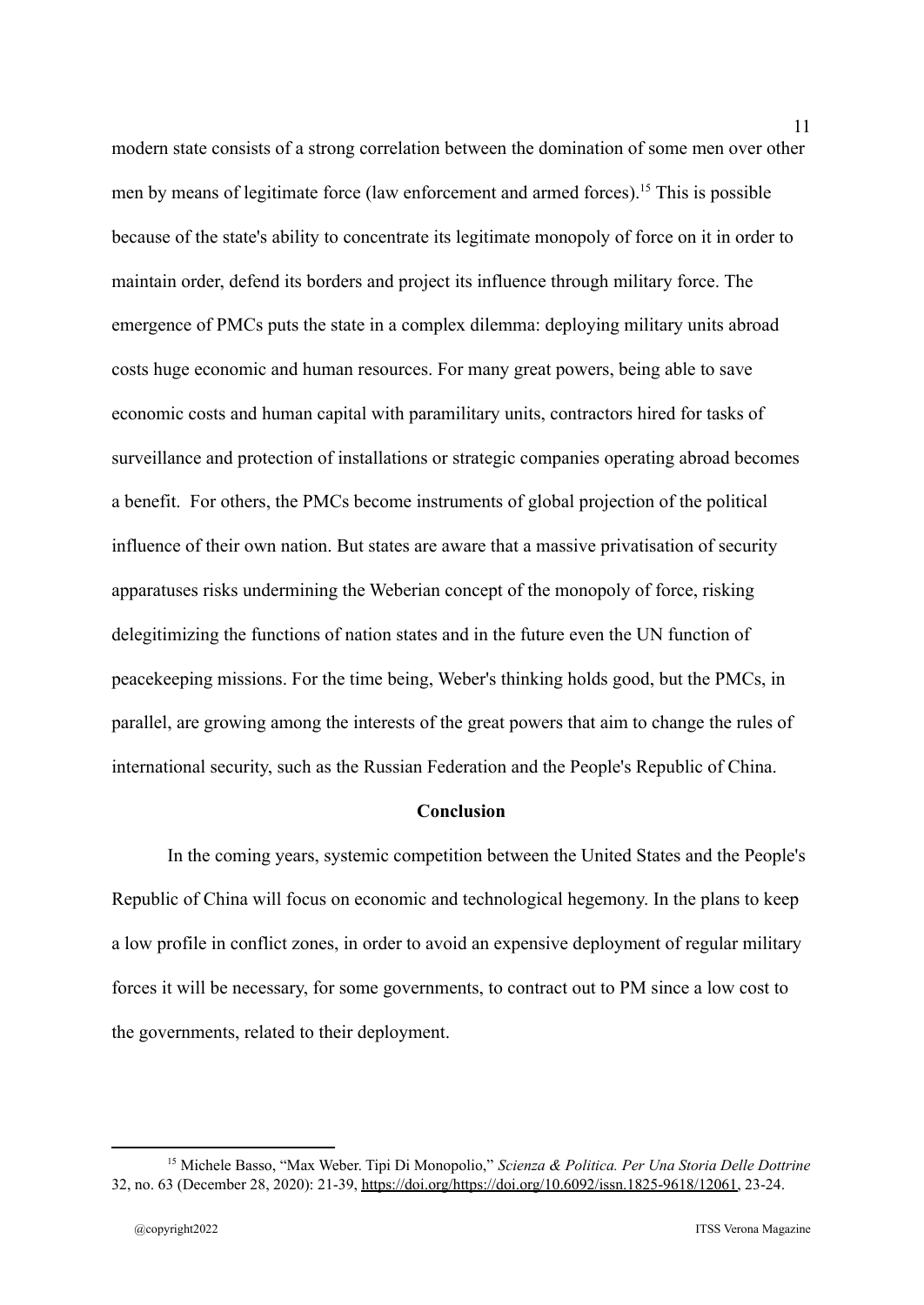For many governments, privatising military security also serves as a hidden hand to project their international politics, without affecting their internal public opinion. In recent years, the Russian Federation has exploited the Wagner Group, a Russian PMC linked to the Kremlin according to several Western intelligence agencies, as an indirect arm for its international policy in several countries, such as the Central African Republic. In the Central African state, Wagner had the task of supporting the training of the Central African security forces, but it also had another purpose: to protect Russian economic interests in the country.

The role of PMCs is still ambiguous but they are used by some Nation States. They report to their employer, usually either the government or the Ministry of Defense. Since the beginning of the Belt and Road Initiative, Beijing had to readjust its strategy while maintaining its doctrinal orthodoxy in the political-military sphere. A further benefit of PMCs is the ability to unload on them responsibilities or faults that may exist in the areas where they operate, avoiding criticism from the media and general opinion for political decision makers and military leaders. In the current scenario, where the Washington-Beijing clash could escalate, Beijing's PMC tool could be applied as the eye and ear of the Chinese government. On the US front, the Indo-Pacific chessboard will be the strategic asset that will most engage future administrations and political-military apparatuses. In this the business of private companies will be fundamental to protect both American and Chinese national interests. Beijing could aim to use PMCs as a paramilitary tentacle to protect its companies operating in risky conflict zones. With the PMCs, the Weberian concept of the monopoly of force, entrusted to the national state, is failing to implement a slow process of privatisation of national security and military affairs.